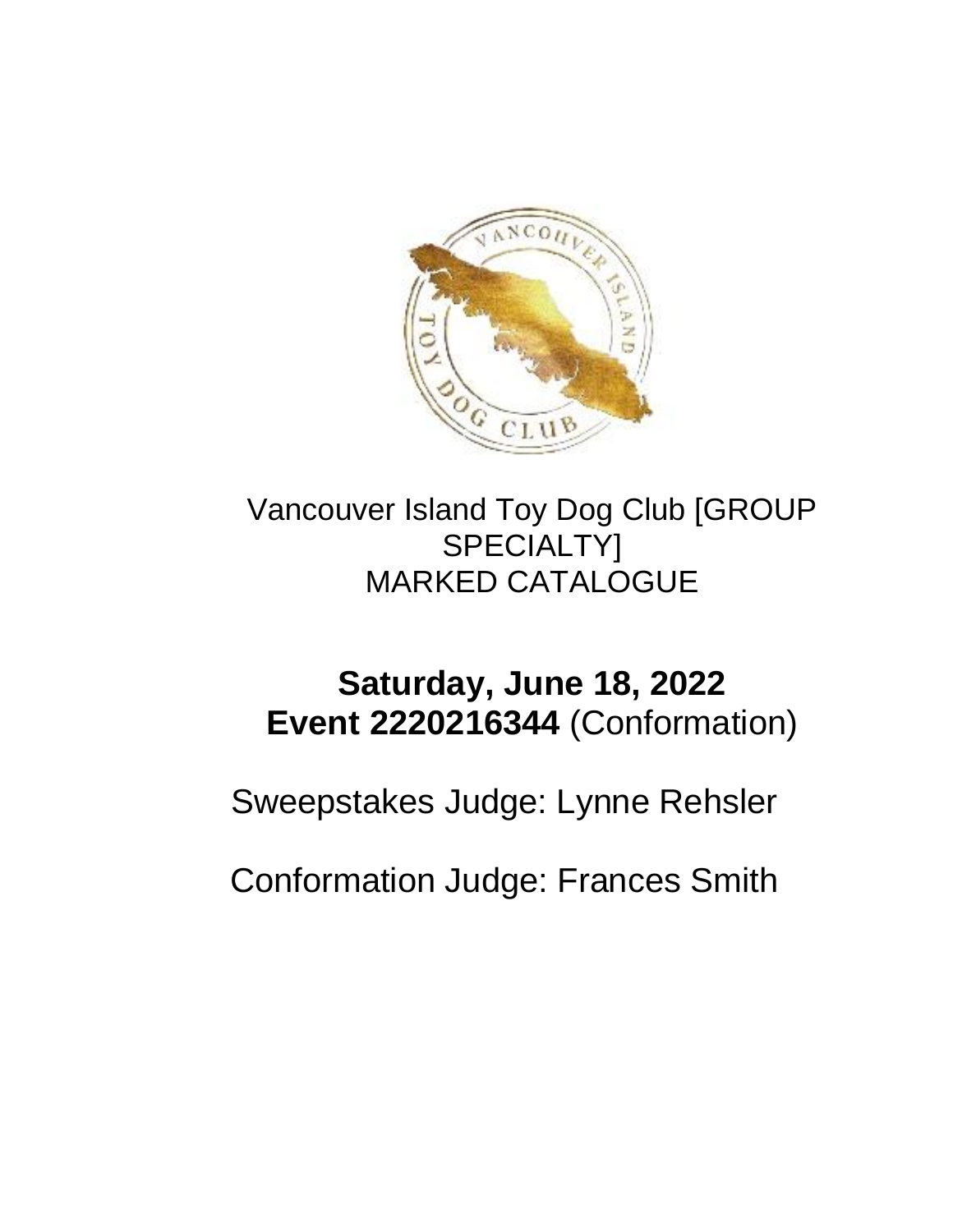## **Juvenile Sweeps**

#### **JUVENILE SWEEPS - JR. PUPPY 6-9 MONTHS MALE** (Sat)

**510 LINANDY'S STOP THE RAIN (M)**, Chihuahua (Long-Coat) **ABS**

#### **JUVENILE SWEEPS - SR. PUPPY 9-12 MONTHS FEMALE** (Sat)

#### **522 SYLARENA SAFRON SKY SEAS THE DAY (F)**, Havanese **ABS 528 CH MISTYTRAILS ALLARA'S WYNTR'RISING (F)**, Havanese

1st 528

#### **JUVENILE SWEEPS - 12-18 MONTHS FEMALE** (Sat)

**511 DEWDROPS TAKE A CHANCE ON MEE (F)**, Chihuahua (Long-Coat) **ABS**

**523 TWINKLE'S LULU LOVE IN YOUR HEART AT HAVANANGEL (F)**, Havanese

**529 CH OESTE'S ASKIN FOR KISSES (F)**, Havanese

1st **529** 2nd **523**

**Best of Sweeps 529**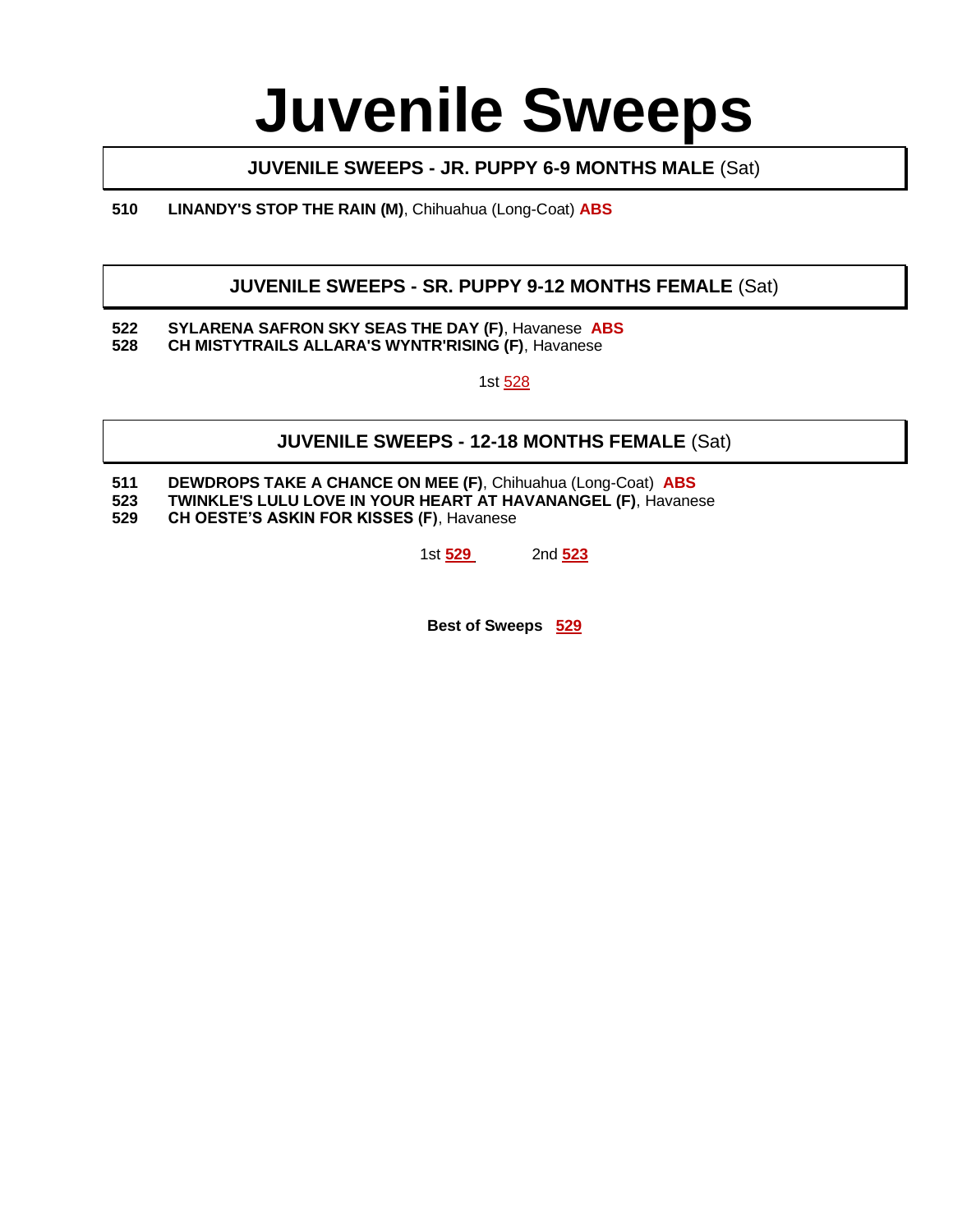# **Conformation**

### **Toys**

### **American Eskimo Dog (Toy) 0-2-0-1, 0A-0E-0D-0L**

#### **Sr. Puppy (9-12 Months) - Female**

- **500 TRINITY ROX T'RING AT WYNNEIRA**, FD-JQ4119503
- **1ST** 03-Aug-21. Breeders: Linda Wheatley. Wintersun's Rockstar at Trinity x Trinity's Amazing Grace. Elsewhere. Owner: Kellie JAMES

#### **Open - Female**

- **501 WYNNEIRAS POLAR DIAMONDNPEARLS**, CK-HN4018698
- **1ST** 01-Jul-20. Breeders: Kellie James. Wynneiras Polar Prince x CH Kiskapoo Wynneira Will'O'Wisp. Canada. Owner: Kellie JAMES

#### **WF 500 RWF 501**

#### **Specials Only - Female**

#### **502 CH WYNNEIRAS I GOT MY EYES ON YOU**, FW784910

12-Nov-18. Breeders: Kellie James / G Paula Gammie. GCH ZBest Polars Bad To The Bone x CH Paulaspolar Cant Touch This. Canada. Owner: Kellie JAMES, G Paula GAMMIE

#### **BB 502 BP 500**

#### **Cavalier King Charles Spaniel 1-2-1-1, 0A-0E-0D-1L**

## **Jr. Puppy (6-9 Months) - Male**

#### **503 CAVIOLIA'S SET YOUR SOUL ON FIRE**, CK-JU4139878

**1ST** 31-Oct-21. Breeders: Debbie Robinson (1326743). CH Lockestar 'Cause I'm Up To No Good RI RATM x Caviolia's Night Shadow. Canada. Owner: Sharlane BAILEY

#### **WM 503**

#### **Jr. Puppy (6-9 Months) - Female**

#### **506 CAVIOLIA'S ALL HALLOW'S EVE MIDNIGHT MAGICKS**, CK-JU4136575

**1ST** 31-Oct-21. Breeders: Debbie Robinson. GCH Lockestar 'Cause I'm Up To No Good x Caviolia's Night Shadow. Canada. Owner: Debbie ROBINSON

#### **Bred By Exhibitor - Female**

- **507 CAVIOLIA'S BLISSFUL SERENDIPITY**, CK-HJ4008534
- **1ST** 07-May-20. Breeders: Debbie Robinson. Lockestar ' Cause I'm Up To No Good x GCH Blue Moon Cavaliers This Amazing Shadow. Canada. Owner: Debbie ROBINSON

#### **WF 507 RWF 506**

#### **Specials Only - Male**

#### **504 HARANA FATBOY SLIM**, TC-22100002973

05-Nov-18. Breeders: Lucy Koster. CH James Brown of Sevijeans x CH Harana Kiki Dee. Elsewhere. Owner: Debbie ROBINSON

#### **Specials Only - Female**

**509 GCHS ALDERGLEN SIREN SONG**, BY597601

02-Dec-14. Breeders: Susan Thompson. Aranel Renaissance x CH Mingchen Canadian Girl CGN RN. Canada. Owner: Susan THOMPSON. Agent: Guillermo FANO

#### **BB 509 BO 504**

#### **BW 507 BP 503**

**BV 509**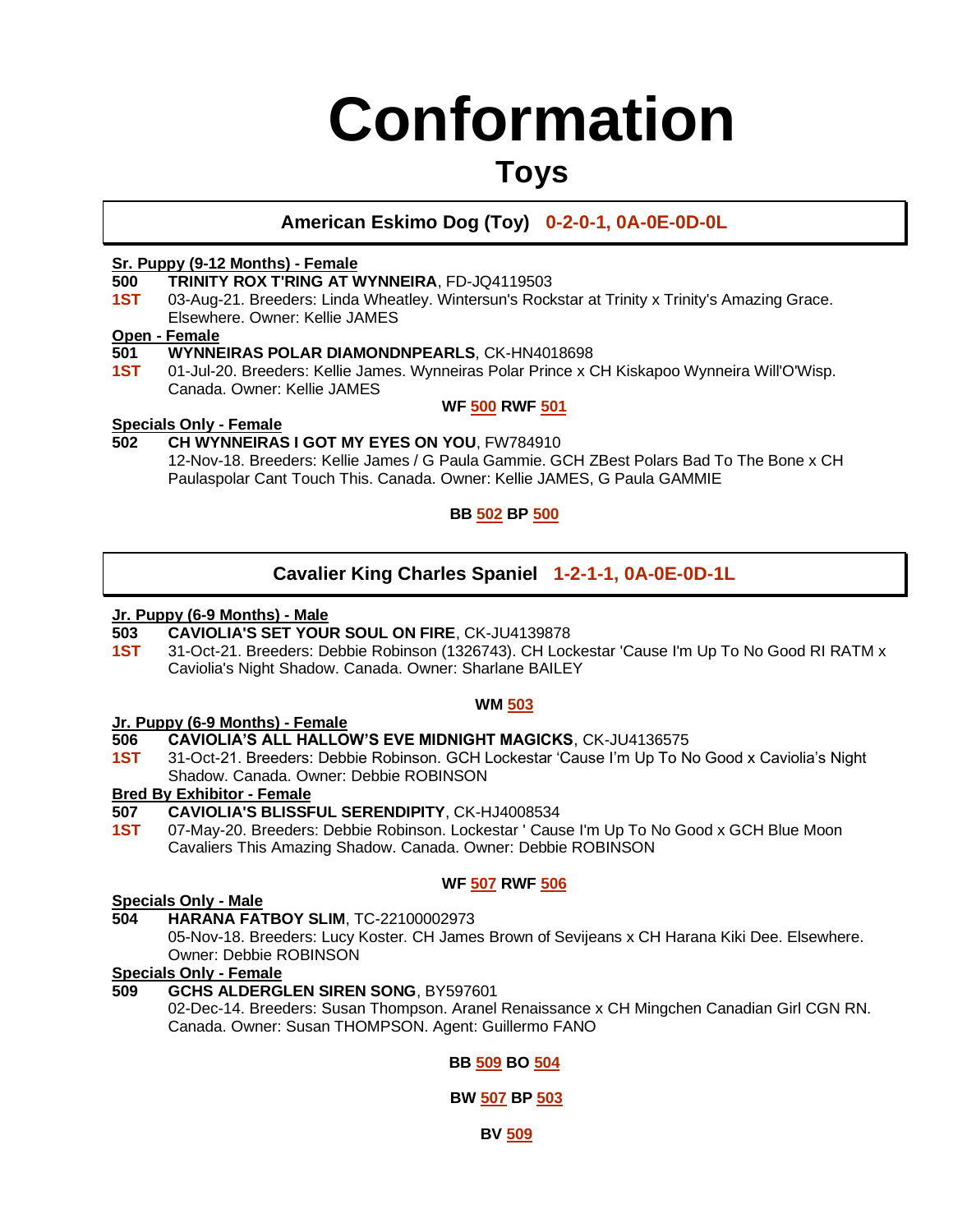### **Chihuahua (Long-Coat) 1-2-2-1, 0A-0E-0D-0L**

#### **Jr. Puppy (6-9 Months) - Male**

- **510 LINANDY'S STOP THE RAIN**, CK-JU4136608
- **1ST** 01-Oct-21. Breeders: Line Auger. Stardom's Starboy x 'Linandy's Girl On Fire. Canada. Owner: Rosemary **SOEHN**

#### **WM 510**

#### **Juvenile (12-18 Months) - Female**

#### **511 DEWDROPS TAKE A CHANCE ON MEE**, CK-JG4088856

**1ST** 24-Apr-21. Breeders: Rosemary Soehn. Dewdrops Mr,Wrigley x CH Celebrity Brend Belive In Dream. Canada. Owner: Rosemary SOEHN

#### **Canadian Bred - Female**

- **512 ARKLAND N CRYSTALJEMS ROCKSTAR**, CK-GQ3969169
- **1ST** 07-Aug-19. Breeders: Linda Halliday & Nicole Simpson. GCH Crystaljems Mr White's Meth'd x GCH GCHB GCHEx Crystalljem Look On D Briteside RI. Canada. Owner: Linda HALLIDAY

#### **WF 512 RWF 511**

#### **Veterans - Female**

- **513 GCH GCHB GCHEx CRYSTALJEM LOOK ON D BRITESIDE RI**, CE607432
- **1ST** 16-Mar-15. Breeders: Nicole Simpson. GCH Crystaljems All The Buzz x GCH Crystaljems Princess Penelope. Canada. Owner: Linda HALLIDAY, Nicole SIMPSON

#### **Specials Only - Male**

- **514 CH ARKLAND N CRYSTALJEM'S DIAMONDS ARE FUREVER**, CK-HQ4022669 18-Aug-20. Breeders: Linda Halliday & Nicole Simpson. CH Arkland's Winterland's Legacy x GCH GCHB GCHEx Chrystaljem Look On D Briteside RN RI. Canada. Owner: Linda HALLIDAY, Nicole SIMPSON
- **515 CH PASTEL'S WEB OF LIES**, CK-JE4113700 08-Mar-21. Breeders: Leah Getty. GCH Pastel'S Raybans x GCH Pastel'S Pretty Little Liar. Canada. Owner: Victoria HISLOP, Leah GETTY

#### **BB 513 BO 515**

#### **BW 512 BP 510**

#### **BV 513**

## **Brace**

- **512 ARKLAND N CRYSTALJEMS ROCKSTAR**, CK-GQ3969169 07-Aug-19. Breeders: Linda Halliday & Nicole Simpson. GCH Crystaljems Mr White's Meth'd x GCH GCHB GCHEx Crystalljem Look On D Briteside RI. Canada. Owner: Linda HALLIDAY
- **513 GCH GCHB GCHEx CRYSTALJEM LOOK ON D BRITESIDE RI**, CE607432 16-Mar-15. Breeders: Nicole Simpson. GCH Crystaljems All The Buzz x GCH Crystaljems Princess Penelope. Canada. Owner: Linda HALLIDAY, Nicole SIMPSON

#### **Best Brace 512/513**

#### **Chinese Crested 0-0-1-0, 0A-0E-0D-0L**

#### **Specials Only - Male**

**517 GCH SWIFTHAVEN WHATCHA TALK'N ABOUT**, CK-GS3969794 19-Sep-19. Breeders: Melissa Cadieux. GCH Crest-Vue's Move'n On Up With Swifthaven x CH Swifthaven She's Over The Moon. Canada. Owner: Melissa CADIEUX

#### **BB 517**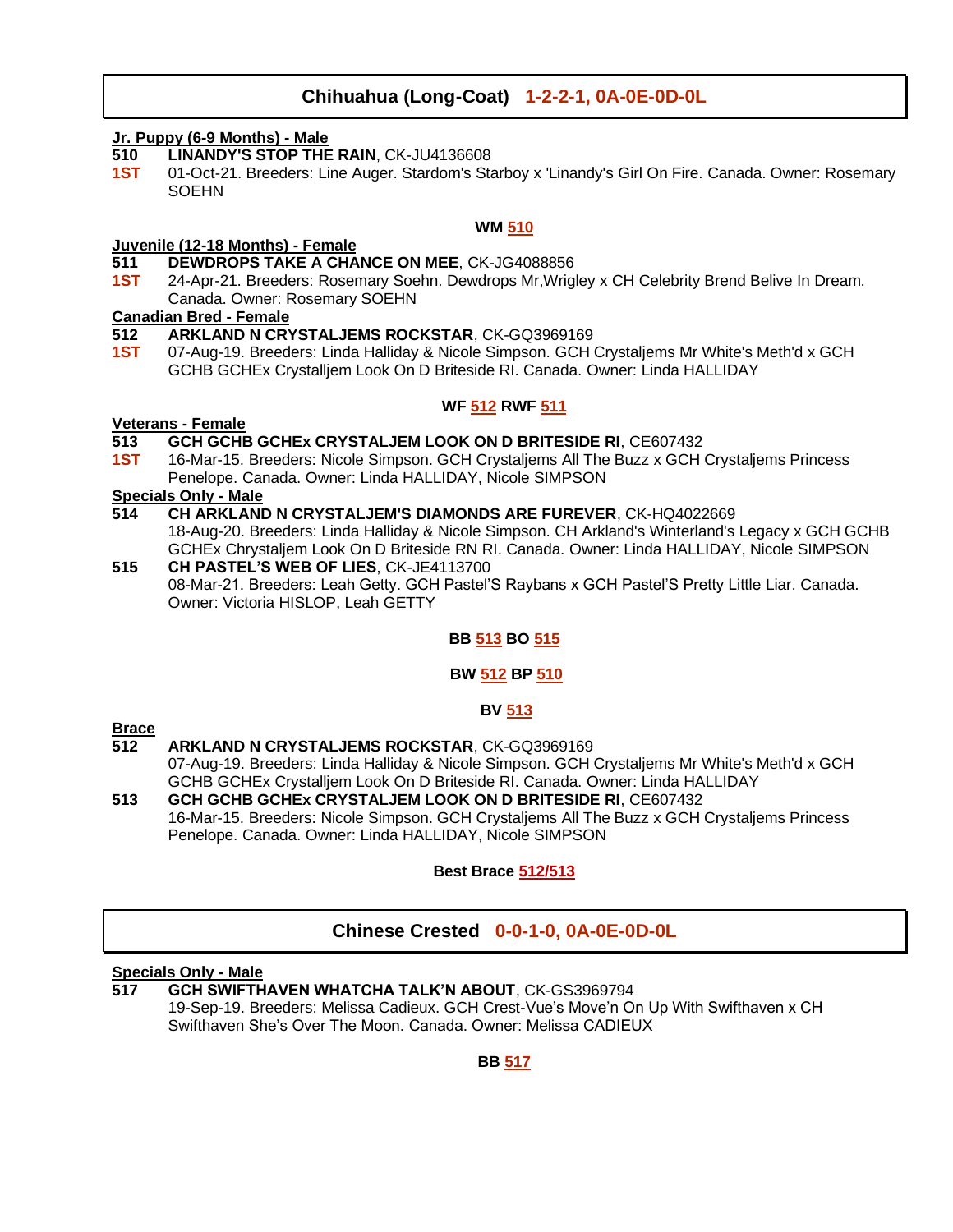#### **Griffon (Brussels) 0-0-0-0, 1A-0E-0D-1L**

#### **Open - Female**

- **518 DONANDRU & ENDOR WHERE EAST MET WEST**, TC-22100003222
- **ABS** 29-Jan-19. Breeders: Ruth Pereira. Donandru's Super Hero Of Endor x Caress Mocking Jay. Elsewhere. Owner: Pamela WALDRON, Ruth PEREIRA. Agent: Gerri-Lynn SHURB



#### **Havanese 0-3-2-3, 2A-0E-0D-0L**

#### **Sr. Puppy (9-12 Months) - Male**

- **519 SEDA NUTTIN GONNA BREAK MY STRYDE AT MISTYTRAILS**, CK-JQ4115392
- **ABS** 17-Aug-21. Breeders: Lynda Hand. Seda's Sun Rises with Ludico x Seda's New Beginnings. Canada. Owner: Bev DORMA, Lynda HAND. Agent: Michelle DORMA, Yvette MCKAY MACPHAIL, Michelle YEADON,

#### **WM -----**

#### **Jr. Puppy (6-9 Months) - Female**

- **520 REDNETTLE'S PATTIE CAKE OF MISTYTRAILS**, CK-JW4149862
- **1ST** 09-Nov-21. Breeders: Bev Dorma. CH MistyTrails n'Paradise Who's Yo Daddy (USA) x Rednettle Bombalina. Canada. Owner: Bev DORMA

#### **Sr. Puppy (9-12 Months) - Female**

- **522 SYLARENA SAFRON SKY SEAS THE DAY**, CK-JN4132606
- **ABS** 21-Jul-21. Breeders: LARRY PARKS and SYLVIA PARKS. CH Can Am Ch Honor Left Behind x CH Ch Sylarena Orchid In The Mist. Canada. Owner: Larry PARKS

#### **Juvenile (12-18 Months) - Female**

- **523 TWINKLE'S LULU LOVE IN YOUR HEART AT HAVANANGEL**, CK-JC4112723
- **1ST** 23-Feb-21. Breeders: Rose Kimber. Twinkle's Destined For Selah El Rey Trust And Honor x Twinkle's Xtreme Flurry. Canada. Owner: Nadine JOHNSON, Rose KIMBER
- **524 MISTYTRAILS BROOKE BURKE**, CK-JG4119145
- 2ND 18-Apr-21. Breeders: Bev Dorma. CH GCH GCHB GCHS Mistytrails Hidalgos Chido Wey x MistyTrails Mariposa Topaz. Canada. Owner: Bev DORMA

#### **WF 523 RWF 520**

#### **Specials Only - Male**

**525 GCH HAVADAHL KIZMET**, GL818268

25-Jun-19. Breeders: Deborah Dahl. GCH Havadahl Hersey Kiss x Havadahl Kitty Sunshine. Canada. Owner: Renata MCCALLUM

**526 GCHS MISTYTRAILS H'DALGO'S CHIDO WEY**, DY690275 31-Dec-16. Breeders: Bev Dorma. GCH MistyTrails Reddi n'Will'n x CH MistyTrails I'da Gal Of Keopah. Canada. Owner: Bev DORMA. Agent: Emily DORMA, Michelle YEADON, PHA, CPHA

#### **Specials Only - Female**

#### **527 GCH MISTYTRAILS WYNTR'ELISE**, CK-HY4086838

05-Dec-20. Breeders: Bev Dorma. GCHS GCH MistyTrails H'dalgos Chido Wey x MistyTrails Abby Elise. Canada. Owner: Yvette MCKAY MACPHAIL, Bev DORMA, Emily DORMA. Agent: Jennifer DRIESSEN

#### **528 CH MISTYTRAILS ALLARA'S WYNTR'RISING**, CK-JQ4127692

30-Aug-21. Breeders: Bev Dorma. CH No Imperfections Cupido x MistyTrails Taylor Made By Emmy. Canada. Owner: Yvette MCKAY MACPHAIL, Emily DORMA. Agent: Yvette MCKAY MACPHAIL, Jennifer DRIESSEN, Nicole SIMPSON

#### **529 CH OESTE'S ASKIN FOR KISSES**, FD-JA4151949

25-Jan-21. Breeders: Adam King. Oeste's In The Name of Love x Askin Wait Until Dark. Elsewhere. Owner: Jaime-Lee LARKMAN, Mary KING, Rafe SCHINDLER, Taffe MCFADDEN and Julie VOGEL

> **BB 526 BO 529 BW ----- BP 528**

**SM 525 SF 527**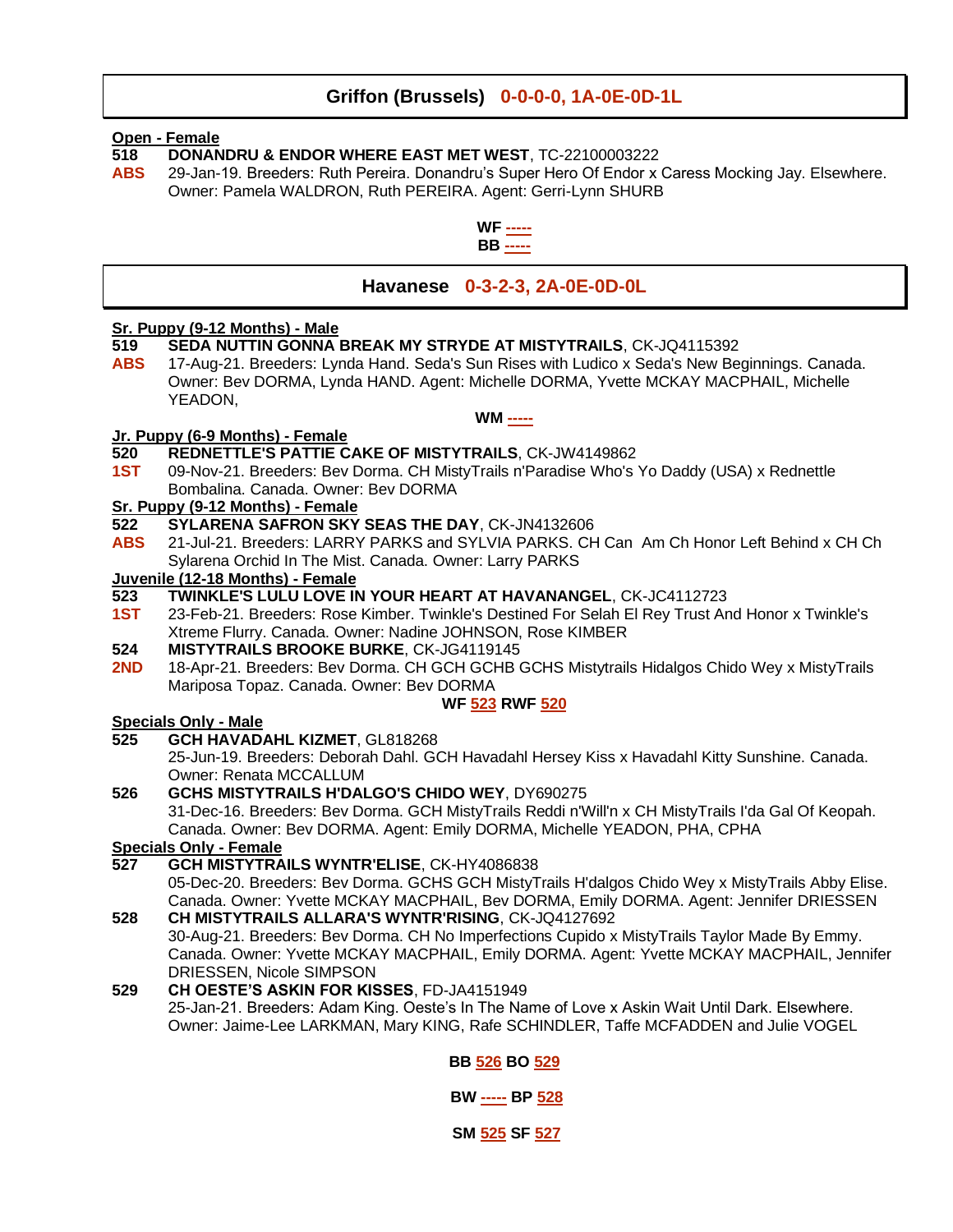#### **Stud Dog and Get**

#### **526 GCHS MISTYTRAILS H'DALGO'S CHIDO WEY**, DY690275

31-Dec-16. Breeders: Bev Dorma. GCH MistyTrails Reddi n'Will'n x CH MistyTrails I'da Gal Of Keopah. Canada. Owner: Bev DORMA. Agent: Emily DORMA, Michelle YEADON, PHA, CPHA

#### **Best Stud Dog and Get 526**

#### **Baby Puppy (4-6 Months) - Female**

#### **530 MISTYT'S SASSY WYNTR'SOLSTICE**, CK-JY4154982

**1ST** 21-Dec-21. Breeders: Yvette McKay-MacPhail & Bev Dorma. CH MistyTrails Who's Yo Daddy x GCH Seantiago N'MistyTrails Jewelz. Canada. Owner: Yvette MCKAY-MACPHAIL, Bev DORMA

#### **531 PARKSLAND SYLARENA ISLAND LUV N MOTION**, CK-JY4163856

- **3RD** 27-Dec-21. Breeders: Kevin Parks. Parksland Imagine As If It Is So x Sylarena Parksland Sage. Canada. Owner: Larry PARKS
- **532 MISTYTRAILS WYNTR'LIVIDUS**, CK-JY4156241
- **4TH** 29-Dec-21. Breeders: Emily Dorma + Trudi Crooks. MistyTrails Eisenhower x Rednettle Mistytrails Poppy 2Nd. Canada. Owner: Emily DORMA. Agent: Deb STERLING

#### **533 MISTYTRAILS WYNTR'GEMS SAMARA**, CK-KA4154262

**2ND** 08-Jan-22. Breeders: Bev Dorma. CH MistyTrails n'Paradise Who's Yo Daddy (USA) x MistyTrails Rosie Cappacino. Canada. Owner: Emily DORMA, Yvette MCKAY MACPHAIL

#### **BBPF 530**

#### **Maltese 0-3-0-0, 1A-0E-0D-1L**

#### **Jr. Puppy (6-9 Months) - Female**

- **535 SPOILDROTTEN'S LET ME LOVE YOU**, CK-JW4160904
- **2ND** 14-Nov-21. Breeders: Kristy brissette. White fairy angel Romeo x Wonder winner lilianna. Canada. Owner: Kristy BRISSETTE
- **536 SPOILDROTTEN'S ICING ON THE CAKE**, CK-JY4164130
- **1ST** 17-Dec-21. Breeders: Kristy brissette. White fairy angel romeo x Kerri of Angela white. Canada. Owner: Kristy BRISSETTE
- **537 SPOILDROTTEN'S THE CHERRY ON TOP**, CK-JY4164131
- **3RD** 17-Dec-21. Breeders: Kristy brissette. White fairy angel romeo x Kerri of Angela white. Canada. Owner: Kristy BRISSETTE

## **Juvenile (12-18 Months) - Female**

- **538 WHITE FAIRY ANGEL ORNELLA**, TC-22100002541
- **ABS** 01-Jan-21. Breeders: Olga Tyrian. Je taime of Angela white x Velikaya imperiya Victoria. Elsewhere. Owner: Kristy BRISSETTE

#### **WF 536 RWF 535**

#### **BB 536 BP 536**

#### **Papillon 3-3-0-1, 1A-0E-0D-0L**

#### **Sr. Puppy (9-12 Months) - Male**

**539 RAE ANNE'S TOP GUN**, CK-JN4110143

**1ST** 06-Jul-21. Breeders: Owner. GCH Runway's 'N Paradisewing's Set The World On Fire x CH Raeanne's Such A Lady. Canada. Owner: Toby HATELY

#### **Open - Male**

#### **540 DERRIMA ABRACADABRA**, CK-HU4079547

**1ST** 20-Oct-20. Breeders: Stacey Wood. Freetain's Even A Mix O'man x GCH Derrima Hallelujah. Canada. Owner: Stacey WOOD. Agent: P.Marlene CASKEY

#### **WM 540 RWM 539**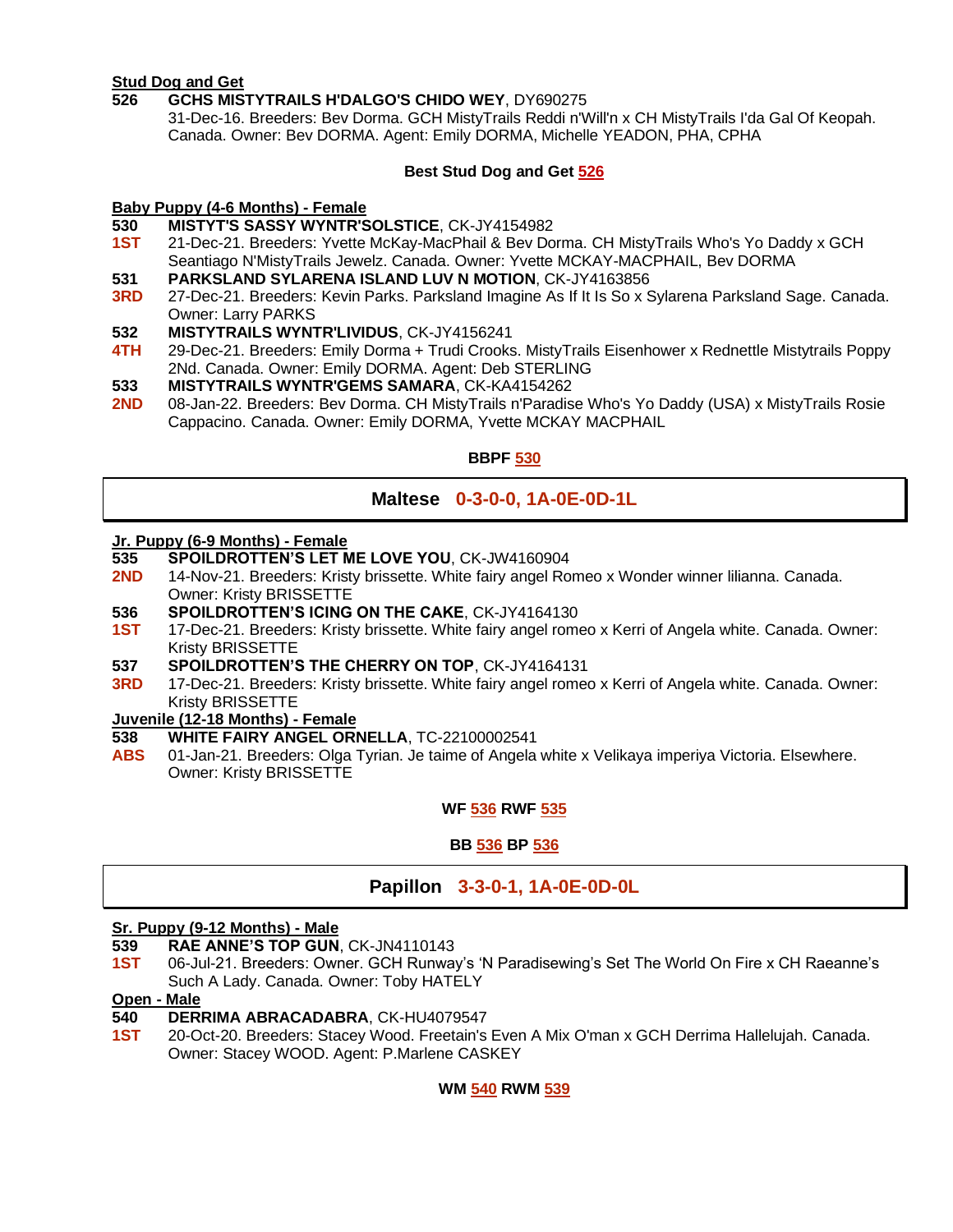#### **Jr. Puppy (6-9 Months) - Female**

**541 TRULUV'S FANTASIA**, CK-JS4131175

**ABS** 28-Sep-21. Breeders: Kay Reid. Truluvs The Neverending Story x CH Truluvs The Winner Takes It All. Canada. Owner: Kay REID

#### **Bred By Exhibitor - Female**

**543 NICOMENS MIDNIGHT BEAUTY**, CK-HQ4023104

- **2ND** 29-Aug-20. Breeders: Debbie J Dittrich. GCH CH Krystals Rock Solid Bet x CH CH Laffords Up Up And Away. Canada. Owner: Debbie DITTRICH
- **544 FLINTERS DELYTEFUL ULTRA CHIC**, DE659745
- **1ST** 08-Mar-16. Breeders: Nancy Verhoog & Debbie Tedrow. Brevette Kiss On The Chic x CH Flinters Spell Breaker. Canada. Owner: Nancy VERHOOG, Debbie TEDROW

**Open - Female**

- **545 SUNIREN POP THE PROSECCO GLENIREN**, FD-GC4030799
- **1ST** 04-Feb-19. Breeders: Irene Robb, Glenn Robb, Carolyn Roe. CH Gleniren Shootin Starmaker Sunshoo x Miss Lisbeth Porubsky Kvet. Elsewhere. Owner: Lynn Hilchie SALEH

#### **WF 544 RWF 545**

#### **Specials Only - Female**

**546 CH STROMARLYN WITCHES BREW CA AS**, FG754014

03-Apr-18. Breeders: Marjorie Stoud. GCH Truluv's Patent Pending CGN RI CAX AS x CH Stromarlyn Abracadabra. Canada. Owner: Marjorie STROUD, Kay REID

#### **BB 540 BO 544**

#### **BW 540 BP 539**

#### **SF 546**

#### **Altered - Male**

**547 TRULUV'S WHAT A GUY**, EJ705494

**1ST** 10-May-17. Breeders: Kay Reid. CH Killdrummys whats it all about x CH Cadgets Warrior Princess. Canada. Owner: Woike DEBBIE

#### **BAM 547**

**Pomeranian 0-4-0-1, 1A-0E-0D-0L**

#### **Open - Male**

- **549 WINDMIST CHEYENNES JUSTYN TIME**, CK-JA4061663
- **ABS** 15-Jan-21. Breeders: Robert Stratton. Windmist We Got This x Windmist My Sweet Abigail. Canada. Owner: Colleen FRANKS

#### **Sr. Puppy (9-12 Months) - Female**

- **551 LILANGELZ OH YEAH**, CK-JS4117324
- **1ST** 04-Sep-21. Breeders: Shelley D Mackie. GCH Lilangelz N Cr Infinite Dreams x Lilangelz Dream'n Of Rainbows. Canada. Owner: Shelley MACKIE
- **552 DEBONNE'S CLASSIC SHOWSTOPPER**, CK-JS4144242
- **2ND** 07-Sep-21. Breeders: Dewayne Ward. Debonne's Ojibwe Warrior x Debonne's Quiet Morning. Canada. Owner: Dewayne WARD. Agent: Gerri-Lynn SHURB

#### **Bred By Exhibitor - Female**

- **550 LILANGELZ HECK YEAH**, CK-JS4117325
- **1ST** 04-Sep-21. Breeders: Shelley D Mackie. GCH Lilangelz N Cr Infinite Dreams x Lilangelz Dream'n Of Rainbows. Canada. Owner: Shelley MACKIE

#### **Open - Female**

- **553 LILANGELZ CATCHING RAINBOWS**, FN765944
- **1ST** 22-Jul-18. Breeders: Shelley D Mackie. GCHS Chriscendo Chasing Rainbows x Lilangelz Sweet Dreams Of You. Canada. Owner: Shelley MACKIE

### **WM -----**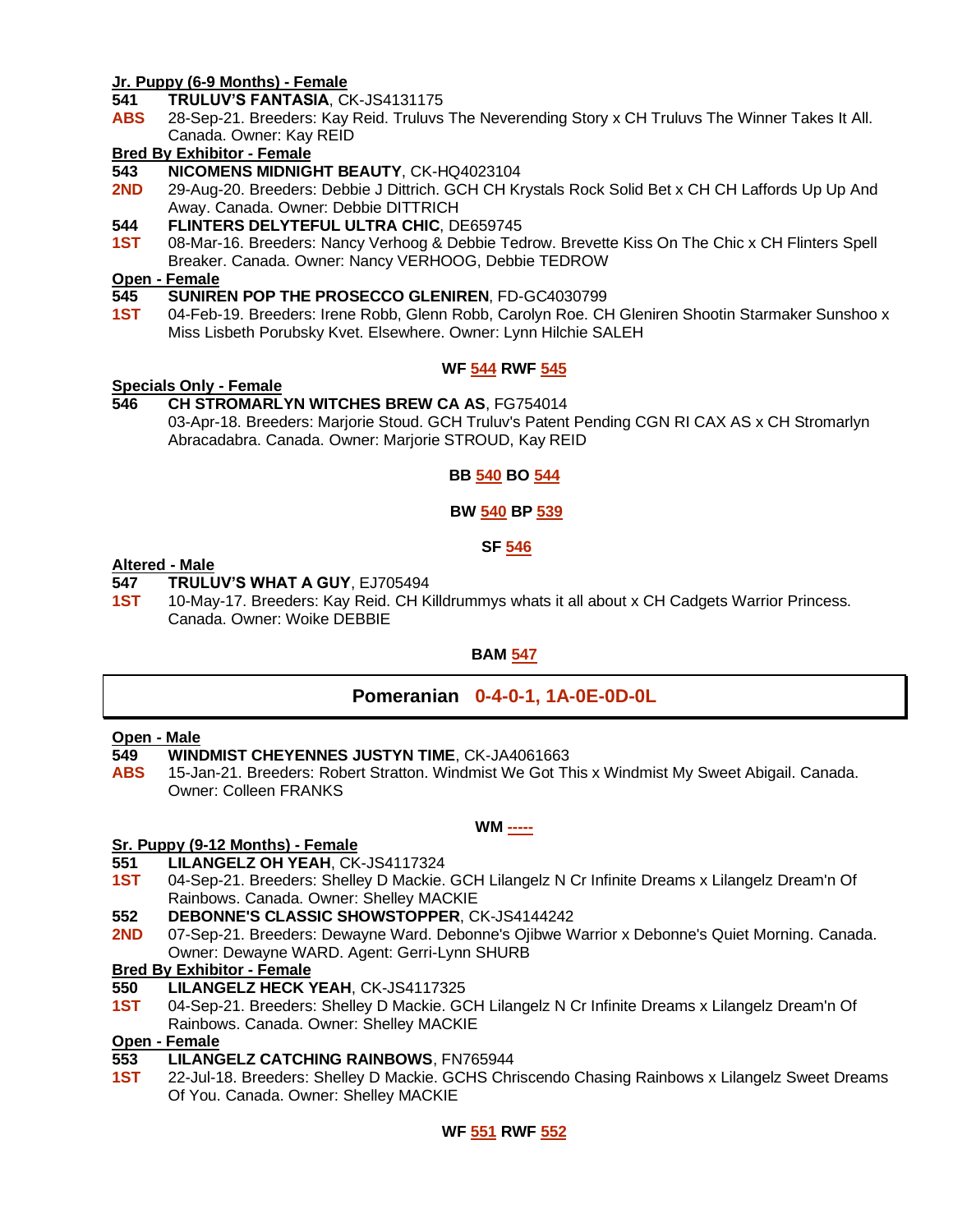#### **Specials Only - Female**

#### **554 GCH CHEYENNES PRECIOUS GEM**, CK-HN4021797

14-Jul-20. Breeders: Colleen Franks. GCHS Chriscendo Chasing Rainbows x Cheyennes Precious Delivery. Canada. Owner: Colleen FRANKS

## **BB 554 BO -----**

#### **BW ----- BP 551**

#### **SF -----**

#### **Poodle (Toy) 1-2-1-0, 0A-0E-0D-0L**

#### **Juvenile (12-18 Months) - Male**

#### **555 LEMOGE'S ETHAN THE GIFT OF THE ISLAND**, CK-JL4094150

**1ST** 06-Jun-21. Breeders: Katelon Bajona-Fox. CH Valcopy Typecast Shameless x GCH Lemoges White Angelica. Canada. Owner: Katelon BAJONA-FOX

#### **WM 555**

#### **Open - Female**

#### **557 LEMOGES BABY'S BREATHE**, EU734157

**2ND** 05-Oct-17. Breeders: Katelon Bajona-Fox. Am.& Can. Ch. Innovations Superman x Lemoges Spring Flowers. Canada. Owner: Katelon BAJONAFOX

#### **558 LEMOGES GORGEOUS GEORGIA**, CK-HE4085841

**1ST** 18-Mar-20. Breeders: Katelon Bajona-Fox. CH Lemoges Prince Elisha x CH Lemoges Veinna Waits for You. Canada. Owner: Katelon BAJONA-FOX

#### **WF 558 RWF 557**

#### **Specials Only - Male**

#### **559 CH SWAG LOMAR FULL ACCESS AT LEMOGE**, FD-HL4104598 28-Jun-20. Breeders: Terri Meyers & Lori Lohli. Lomar Swag's One Tin Soldier x Swag Lomar Fully Loaded. Elsewhere. Owner: Katelon BAJONA-FOX

#### **BB 559 BO 558**

#### **BW 555 SM -----**

#### **Silky Terrier 0-0-0-1, 0A-0E-0D-0L**

#### **Specials Only - Female**

#### **560 GCHB CARMOROSA'S PIXIE DANCER**, GE807834

02-Mar-19. Breeders: Carolyn Kool. GCHEx Carmorosa's Ranger Rick RN x CH Lamplighter Pond View Tail Dancer. Canada. Owner: Carolyn KOOL. Agent: Nicole SIMPSON

#### **BB 560**

#### **Yorkshire Terrier 1-0-0-1, 1A-0E-0D-1L**

#### **Juvenile (12-18 Months) - Male**

- **561 SPOILDROTTEN'S HE'S THE BOSS**, CK-JL4148354
- **1ST** 04-Jun-21. Breeders: Kristy brissette. Spoildrotten scruffy's dallas x Spouldrotten's miss molly. Canada. Owner: Kristy BRISSETTE

#### **WM 561**

#### **Open - Female**

- **563 OLIVE SICILY SHARBEST**, TC-21100001661
- **ABS** 01-Jul-20. Breeders: Ruslana Moraru. Harry Potter Stribrne Prani x Fashion Party Sicily. Elsewhere. Owner: Rute ARAUJO